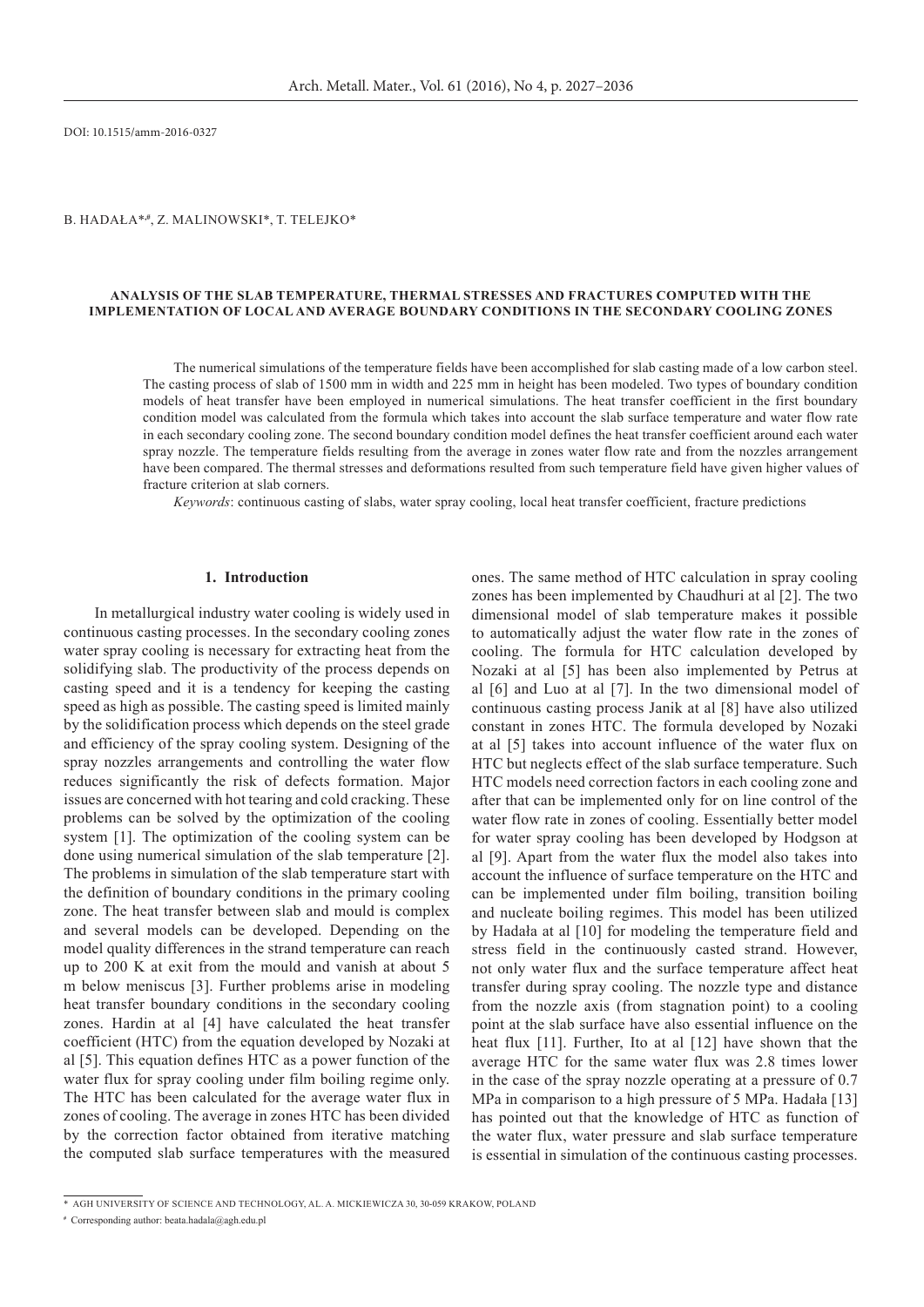## **2. Characterization of the modeled continuous casing process**

Numerical simulations have been performed for the continuous casting machine which is shown in Fig. 1. The slab 225 mm thick and 1500 mm bright is casted with the speed of 0.9 m/min to the mould having effective length of 800 mm. The caster radius is 10 m with a metallurgical length of 24 m. The slab cross section is shown in Fig. 2 and it has been assumed that the slab corner radius is 16 mm. Further, it has been assumed that the slab bending starts just below the mould along the radius of 10 m and unbending of the slab begins at about 7 m below the mould. The unbending zone ends at about 16.5 m below the meniscus level. Taking into consideration the slab symmetry only a half of the slab cross section has been discredited in the finite element model (FEM) of the slab cooling, Fig. 2. The most important parameters of the slab casting process have been summarized in Table 1.



Fig. 1. A schematic drawing of the slab and the coordinate system assumed in FEM model



Fig. 2. A half of the slab cross section considered in the FEM model

TABLE 1 Main parameters of the slab casting process considered

| Parameter                              | Unit            | Value              |
|----------------------------------------|-----------------|--------------------|
| Width of the slab                      | mm              | 1500               |
| Thickness of the slab                  | mm              | 225                |
| Pouring temperature                    | $\circ$ C       | 1530               |
| Casting speed                          | m/min           | 0.9                |
| Carbon content of steel                | $\frac{0}{0}$   | 0.1                |
| Solidus temperature of steel           | $\circ$ C       | 1340               |
| Liquidus temperature of steel          | $\rm ^{\circ}C$ | 1500               |
| Latent heat of solidification of steel | $J/m^3$         | $1.9 \cdot 10^{9}$ |
| Water spray temperature                | $\rm ^{\circ}C$ | 20                 |
| Ambient temperature                    | $\circ$ C       | 20                 |

The secondary cooling system composed of eight zones has been modeled. The first cooling zone has a length of 0.5 m and is located just below the mould. In this zone the highest water flow rate has been assumed. Zones: 2, 3 and 4 having a length of: 1.1 m, 1.6 m and 2 m, respectively, are located in the bending section. Zones 5 and 6 are located in the unbending section and have a length of 4 m each. The slab unbending ends in zone 7 and the soft reduction take place in the zone 8. The water flow rate in zone 8 is the lowest. The locations of zones and the water flux in each zone have been given in Table 2. The assumed cooling system is typical for casting of slabs and has been derived from data given in [14].

TABLE 2

| Zone<br>number | Distance<br>from | Water pressure<br>assumed in the local<br>HTC model. |                   | Water flux assumed<br>in the average HTC<br>model. |                   |
|----------------|------------------|------------------------------------------------------|-------------------|----------------------------------------------------|-------------------|
|                | meniscus         | Slab width                                           | Slab<br>thickness | Slab<br>width                                      | Slab<br>thickness |
|                | m                | <b>MPa</b>                                           | <b>MPa</b>        | $dm^3/$<br>$(m^2 \cdot s)$                         | $dm^3/(m^2s)$     |
| 1              | $0.8 - 1.3$      | 0.70                                                 | 0.70              | 2.5                                                | 2.5               |
| $\overline{c}$ | $1.3 - 2.4$      | 0.60                                                 | $\Omega$          | 1.3                                                | $\theta$          |
| 3              | $2.4 - 4$        | 0.60                                                 | $\theta$          | 0.8                                                | $\theta$          |
| 4              | $4-6$            | 0.45                                                 | 0.60              | 0.6                                                | 0.6               |
| 5              | $6 - 10$         | 0.45                                                 | 0.45              | 0.1                                                | 0.1               |
| 6              | $10 - 14$        | 0.45                                                 | 0.45              | 0.08                                               | 0.08              |
| 7              | $14 - 18$        | 0.30                                                 | 0.30              | 0.08                                               | 0.08              |
| 8              | 18-24            | 0.20                                                 | 0.20              | 0.05                                               | 0.05              |

### **3. Heat transfer models**

Simulation of the slab temperature field in the continuous casting process has been performed with the finite element model developed by Malinowski at all [3]. The slab temperature field has been computed from the FEM solution to the steadystate form of the heat transfer equation:

$$
v_x \frac{\partial T}{\partial x} + v_y \frac{\partial T}{\partial y} + v_z \frac{\partial T}{\partial z} = \frac{\lambda}{\rho c} \left( \frac{\partial^2 T}{\partial x^2} + \frac{\partial^2 T}{\partial y^2} + \frac{\partial^2 T}{\partial z^2} \right) + \frac{q_v}{\rho c} \tag{1}
$$

where:

*T* – temperature,

- $q_v$  heat generation rate due to phase changes in steel,  $W/m<sup>3</sup>$
- $c$  specific heat,  $J/(kg·K)$

 $\rho$  – density, kg/m<sup>3</sup>

*λ* – thermal conductivity, W/(m∙K)

 $v_x, v_y, v_z$  – velocity field components,

*x,y,z* – Cartesian coordinates.

The heat transfer boundary conditions and the heat source model employed in the FEM simulations have been described in [3]. For the purpose of the analyses performed in the paper necessary modifications to the heat transfer boundary conditions in the secondary cooling zone have been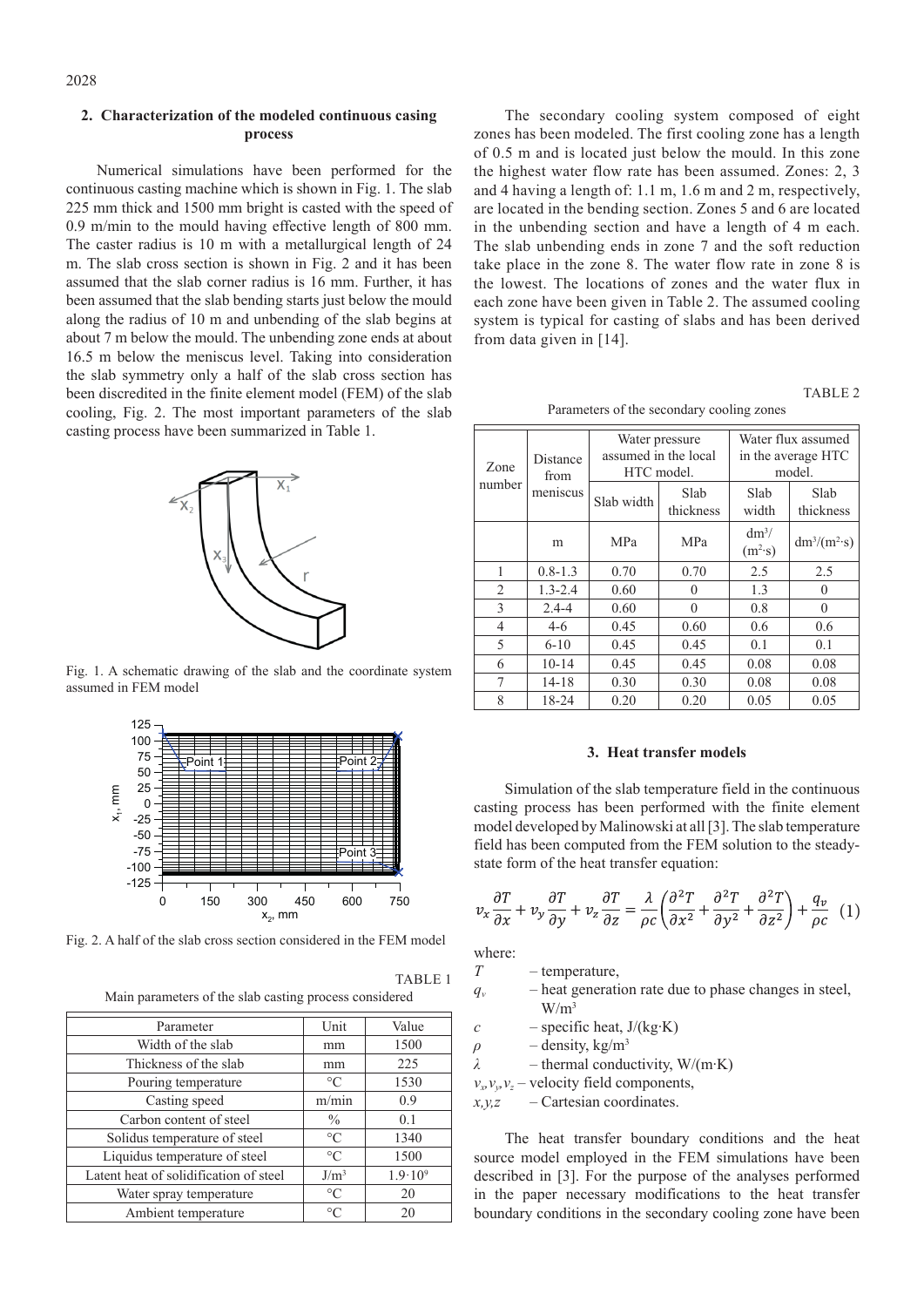introduced. Two models of the heat transfer coefficient (HTC) have been employed in computations. In the first model named as *"average HTC"* the heat transfer coefficient during water spray cooling has been computed from the equation developed by Hodson at all [9].

*The average HTC model:*

$$
\alpha_c = 3.15 \cdot 10^9 \dot{w}^{0.616} \left[ 700 + \frac{t_s - 700}{exp(0.1t_s - 70) + 1} \right]^{-2.455}
$$
  
 
$$
\cdot \left[ 1 - \frac{1}{exp(0.025t_s - 6.25) + 1} \right]
$$
 (2)

where:

- $t_s$  temperature of the slab surface,  $\mathrm{^{\circ}C}$ ;
- $\dot{w}$  $-$  water flux, dm<sup>3</sup>/(m<sup>2</sup>·s);
- *α<sup>c</sup>* heat transfer coefficient for water spray cooling,  $W/(m^2 K)$ .

Eq. (2) defines HTC as function of the slab surface temperature and the water flux in a particular water spray zone. The water fluxes assumed in the model at each zone have been given in Table 2. In this case HTC is computed as an average value at each zone and does not depends on the spray nozzles locations and does not take into consideration HTC variation as a distance from the stagnation point (at the nozzle axis) grows [15].

In the second model named as *"local HTC"* which is a modification of Eq. (2) the heat transfer coefficient during water spray cooling is computed from Eq. (3) [13].

*The local HTC model:*

$$
\alpha_c = F_1(p) \cdot F_2(t_s, p) \cdot F_3(t_s) \cdot F_4(r) \tag{3}
$$

where:

*p* – water pressure, MPa

 $r$  – distance from the stagnation point, m.

The terms:  $F_1$ ,  $F_2$  and  $F_3$  in Eq. (3) have the form:

$$
F_1(p) = c_1 (p - 0.05)^{-c_2}
$$
 (4)

$$
F_2(t_s, p) = 10^6 \left[ c_8 + \frac{t_s - c_8}{1 + \exp(t_s \cdot c_4 - c_5)} \right]^{(p \cdot c_3 - 2)} \tag{5}
$$

$$
F_3(t_s) = \left[1 - \frac{1}{1 + \exp(t_s \cdot c_6 - c_7)}\right] \tag{6}
$$

The term  $F_4$  introduces the HTC variation as a distance from the stagnation point grows. The auxiliary variable  $r<sub>z</sub>$  = 20*r* has been introduced which divides the water spray zone created by a single nozzle into two subzones in the flowing way:

For  $r<sub>z</sub> < 1$  the term  $F<sub>4</sub>$  is computed from:

$$
F_4(r) = \left(1 + |c_{11}|r_s^{|c_{12}|}\right) \exp(-r_s) \tag{7}
$$

where:

$$
r_s = (20 \, r)^{1+|c_9|} \tag{8}
$$

For  $r_z > 1$  the term  $F_4$  is computed from:



 $x_3$ , mm



width and length in the secondary cooling zones

Fig 3. Locations of the water spray nozzles along the slab Fig. 4. Locations of the water spray nozzles along the slab thickness and length in the secondary cooling zones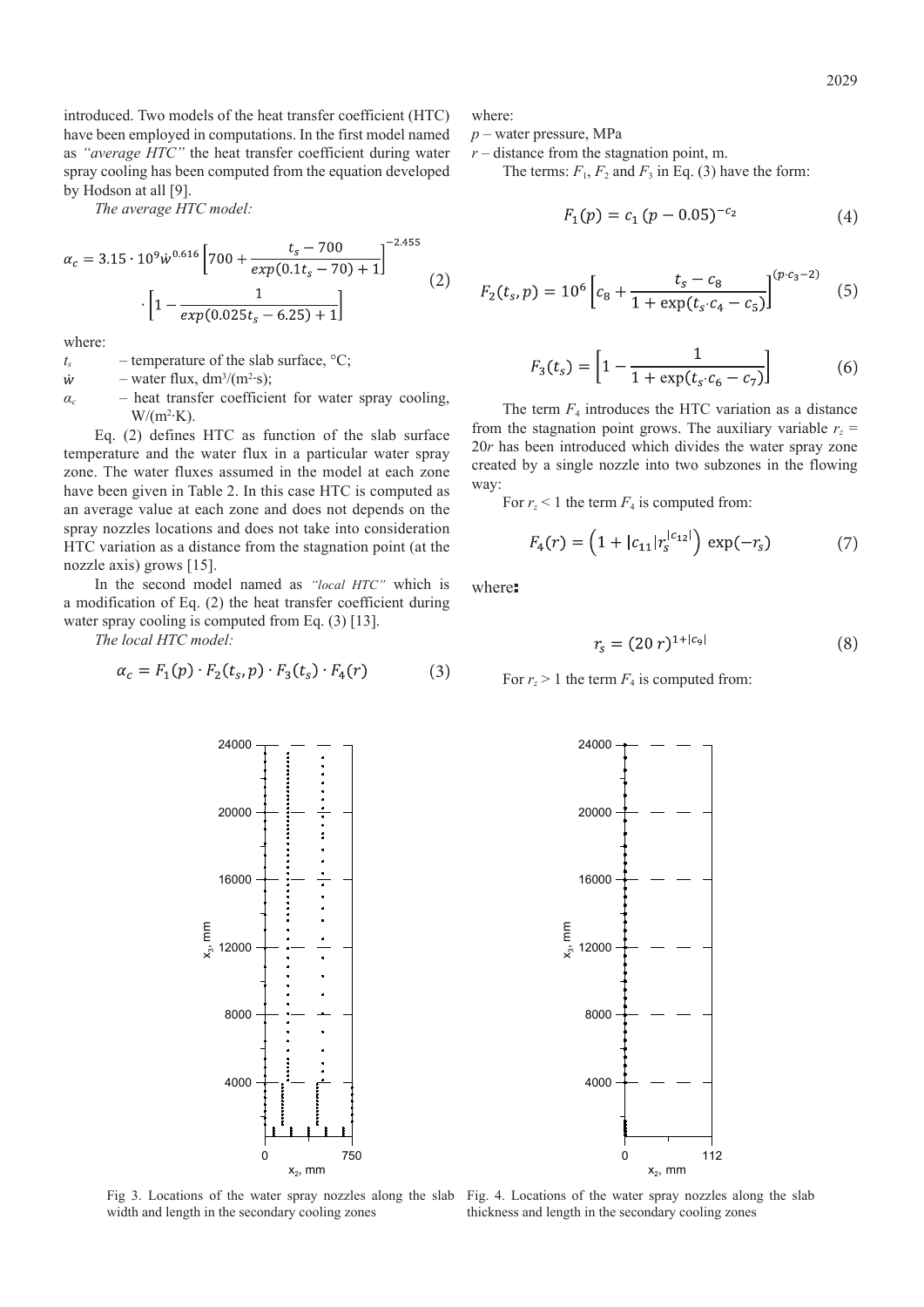$$
F_4(r) = \left(1 + |c_{11}|r_s^{|c_{13}p^{-c_{15}}|}\right) \exp(-r_s) \tag{9}
$$

where:

$$
r_s = (20 \, r)^{|c_{10}(1 - p \, c_{14})|} \tag{10}
$$

The coefficients  $c_i$  in Eq. (4) to Eq. (10) have been determined from the inverse solutions to the water spray



Fig. 5. The HTC distribution at the slab surface in the secondary cooling zones from 0.8 to 2.4 m below meniscus computed from the average HTC model; $a_{min} = 42 \text{ W/(m2·K)}$ ;  $a_{max} = 762$  $W/(m^2 \cdot K)$ 



Fig. 7. The HTC distribution at the slab surface in the secondary cooling zones from 2.4 to 4 m below meniscus computed from the average HTC model;

 $\alpha_{\min}$  = 385 W/(m<sup>2</sup>·K);  $\alpha_{\max}$  = 412 W/(m<sup>2</sup>·K)

cooling of steel plates [13] and are given in Table 3.

The HTC given by Eq. (2) and Eq. (3) define heat transfer due to convection only. The effective HTC can be obtained from the formula:

$$
\alpha_e = \alpha_c + \alpha_{ra} \tag{11}
$$

The heat transfer due to radiation from the slab surface to surroundings defined by  $\alpha_{ra}$  can be computed from the equation given in [3]. In the case of the local HTC model the locations of spray nozzles must be specified. In Fig. 3 and Fig. 4 arrangement of spray nozzles in secondary cooling zones have



Fig. 6. The HTC distribution at the slab surface in the secondary cooling zones from 0.8 to 2.4 m below meniscus computed from the local HTC model;

$$
\alpha_{\min} = 64
$$
 W/(m2·K);  $\alpha_{\max} = 1940$  W/(m<sup>2</sup>·K)



Fig. 8. The HTC distribution at the slab surface in the secondary cooling zones from 2.4 to 4 m below meniscus computed from the local HTC model;

 $\alpha_{\min}$  = 71 W/(m<sup>2</sup>·K);  $\alpha_{\max}$  = 853 W/(m<sup>2</sup>·K)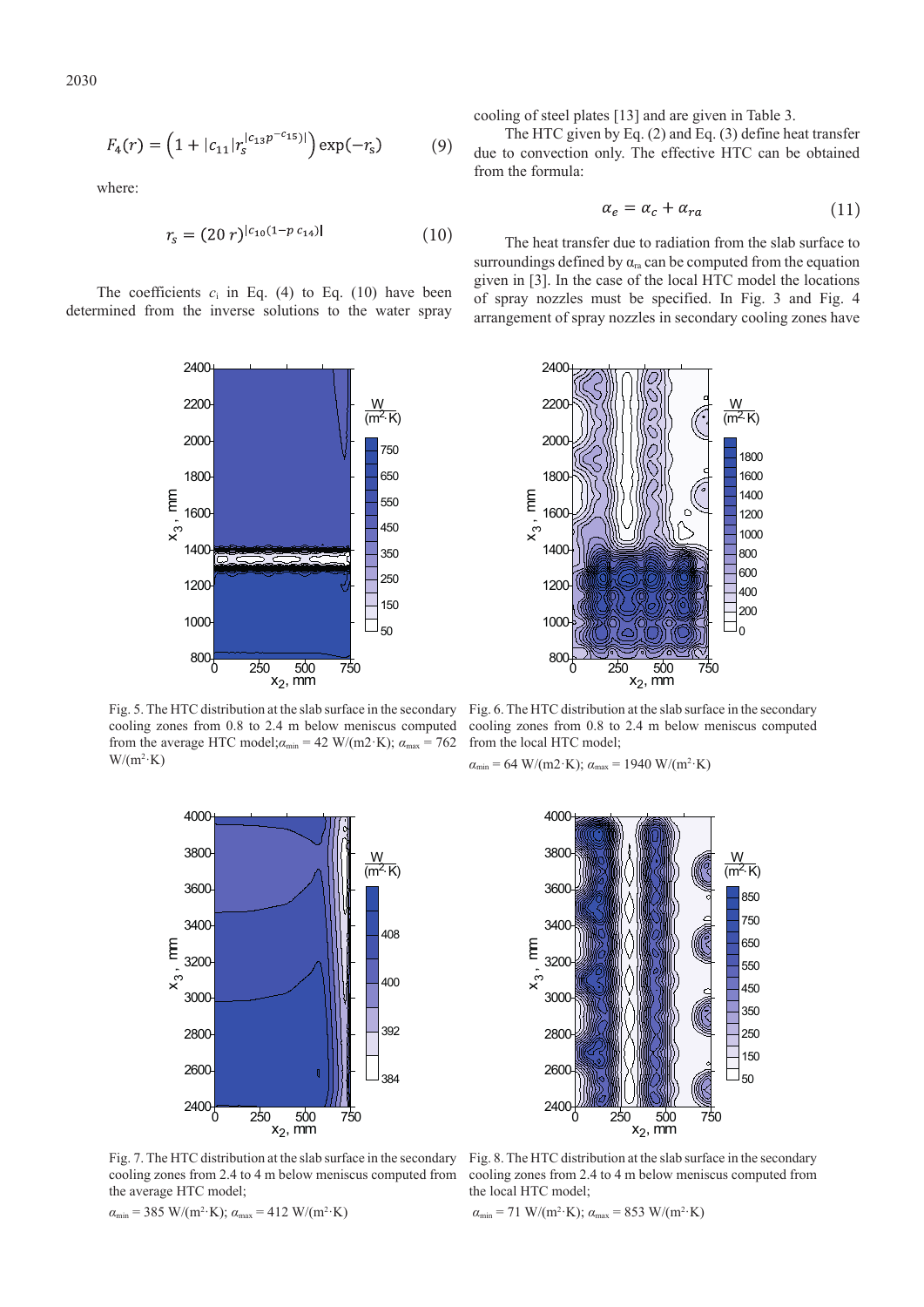been shown. The cooling system is composed of 169 nozzles spraying water over the half of the slab width, Fig. 3. On the side surface of the slab in the middle of the slab thickness 42 nozzles have been specified, Fig. 4. The water pressure for nozzles at each cooling zone has been given in Table 2.

The results of HTC computation based on the local and average HTC models have been presented in figures from 5 to 10. The simulation based on the average HTC model has given a total rate of heat extracted from the slab surface of 20.564 MW for the water flow rate given in Table 2. The water pressure in the local HTC model at secondary cooling zones has been chosen at a level which has given a total rate of heat extracted from the slab surface of 21.148 MW. Thus, the difference in the heat extraction rate between models is only 2.8%. The HTC distributions over the slab surface in the first and second cooling zone have been shown in Fig.5 and 6. The average HTC model has given nearly constant HTC along the slab width. Between zone 1 and zone 2 a narrow gap in water spray cooling has been specified in the average HTC model. It has resulted in a sudden drop of HTC to a level of slab cooling in air only. The HTC decreases as the distance from the meniscus grows since the average HTC model takes into account the slab surface temperature. Some variations of HTC near the



Fig. 9. The temperature distribution at the slab surface in the Fig. 10. The temperature distribution at the slab surface in the secondary cooling zones from 0.8 to 2.4 m below meniscus computed from the average HTC model;  $t_{\min} = 915$ °C;  $t_{\max} = 1207$ °C



the secondary cooling zones from 2.4 to 4 m below meniscus computed from the average HTC model;

*t*min = 883°C; *t*max = 998°C

200 400 600 1000 1200 1400 1600 1800 2000 2200 980 1000 1020 1040 1060 1080 1100 1120 1140 1160 1180 1200 1220  $x_2$ , mm x , m 3ξ Temp. °C

secondary cooling zones from 0.8 to 2.4 m below meniscus computed from the local HTC model;

 $t_{\text{min}} = 717$ °C;  $t_{\text{max}} = 1175$ °C



Fig. 11. The temperature distribution at the slab surface in Fig. 12. The temperature distribution at the slab surface in the secondary cooling zones from 2.4 to 4 m below meniscus computed from the local HTC model;

$$
t_{\min} = 746^{\circ}\text{C}; t_{\max} = 1225^{\circ}\text{C}
$$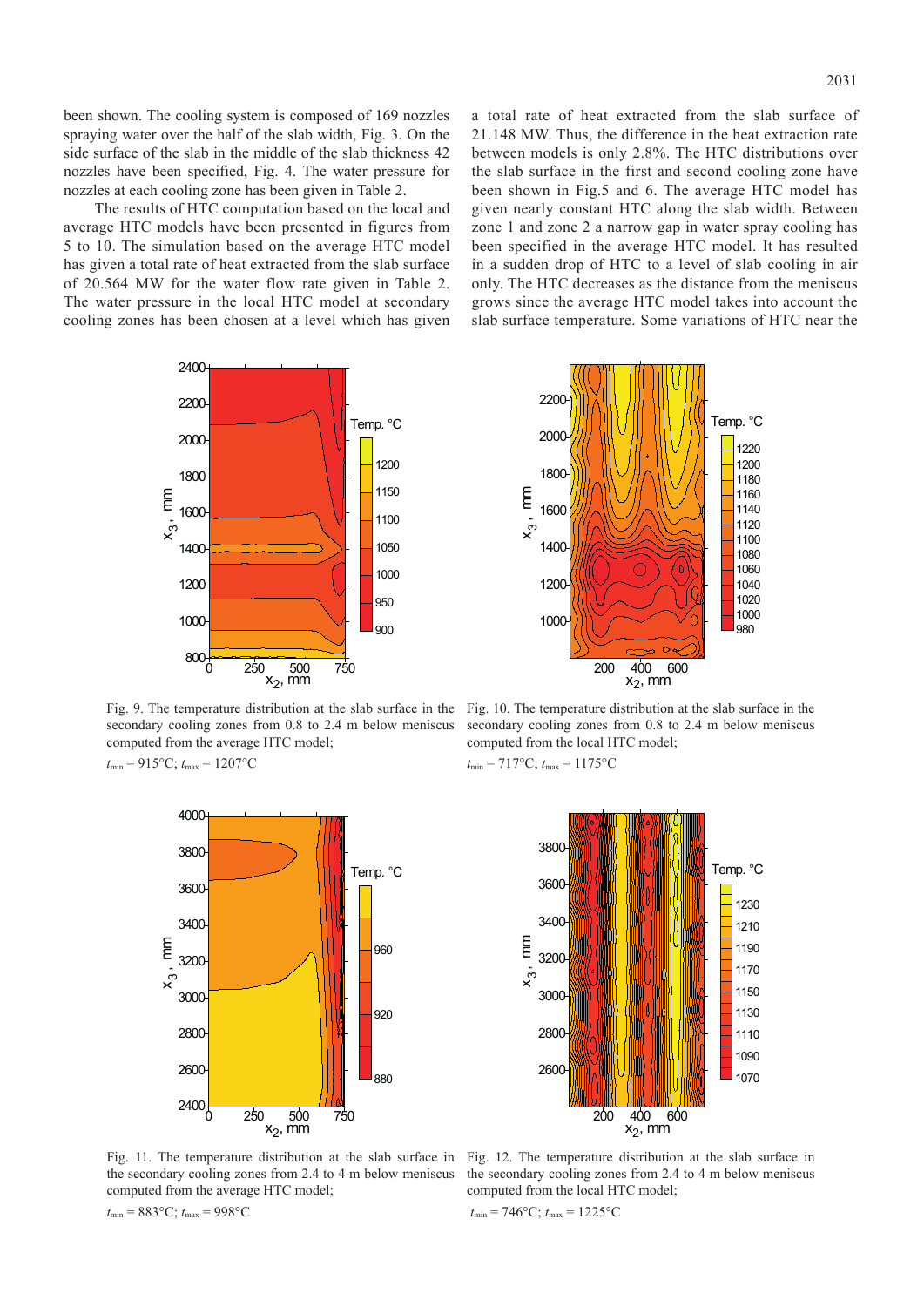slab edge are also visible and are due to lower slab surface temperature. The average HTC model has given a HTC maximum of 760 W/ $(m^2 K)$  in the first cooling zone. The local HTC model has resulted in highly heterogeneous HTC distribution in the first and second cooling zone. A maximum HTC of 1940 W/ $(m^2 K)$  has been obtained in the first cooling zone. Between nozzles, where the water flow vanishes, the HTC drops to a level of radiation. The locations of nozzles are also visible as the HTC maxima in Fig. 6.

In the third cooling zone the average HTC model has given HTC values in the range from 385 to 412  $W/(m^2 \cdot K)$ due to the slab surface temperature changes only, Fig. 7. In the third cooling zone the local HTC model has given the HTC variations resulting from nozzles arrangement, water flow and surface temperature, Fig. 8. The HTC values vary in this zone from 71 to 853 W/( $m^2$ ·K).

### **4. The slab temperature field simulations**

The average and the local HTC models result in the slab surface temperature variations. In the first and the second cooling zones the slab surface temperature obtained from the average HTC model varies from 915 to 1207°C, Fig. 9. The local HTC model has given the surface temperatures from 717 to 1175°C, Fig. 10. In the third cooling zone the average HTC model has given the slab surface temperature in the range from 883 to 998°C, Fig. 11. The implementation of the local HTC model has resulted in the slab surface temperatures from 746 to 1225°C, Fig. 12. The maximum difference in the surface temperature computed from the average HTC model in the first and the second cooling zone is of 290°C, while the local HTC model has given a temperature difference of 460°C. The slab surface temperature differences obtained from the local HTC model in the third zone are even higher at a level of 480°C. The temperature variations along the slab at points:  $P_1$ ,  $P_2$  and  $P_3$  have been presented in Fig. 13 and 14.



Fig. 13. The temperature variations at the slab surface in the Fig. 14. The temperature variations at the slab corners obtained middle of the slab width obtained from the average and local from the average and local boundary condition models boundary condition models



Fig. 15. The mean stress variations at the slab corners caused by slab bending obtained from the average HTC model





Fig. 16. The mean stress variations at the slab corners caused by slab bending obtained from the local HTC model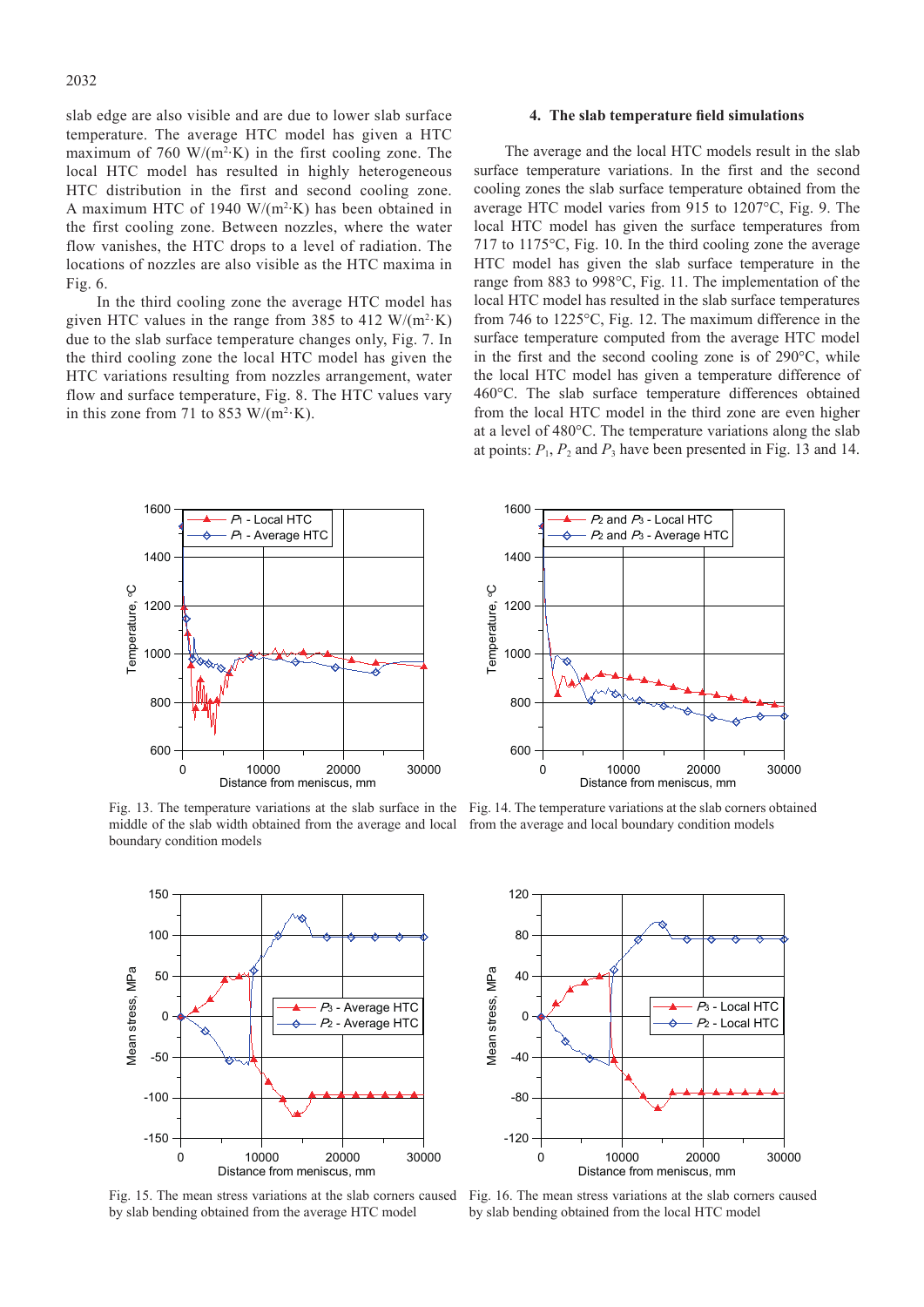The location of points is shown in Fig. 2. Point  $P_1$  is located in the middle of the slab width at the slab surface. Points  $P_2$  and *P*3 are located at the upper and lower corners of the slab. At the center of the slab surface the average HTC model has given essentially higher temperatures in the first three cooling zones. The implementation of the local HTC model has resulted in the slab surface temperature fluctuations and essential temperature drop. These effects have been caused by the transition boiling under high water pressure.

The temperature variations at the slab corners have been presented in Fig. 15. The average HTC model has given higher corner temperatures in the first three cooling zones and higher temperatures above 4 m from the meniscus level. The local HTC model has given higher corner temperatures above 4 m from the meniscus because this model takes into account locations of the spray nozzles. In the zones of cooling from 4 to 8 the spray nozzles are not located near the slab corners. This effect cannot be achieved with the average HTC model.

## **5. Modeling of thermal stresses and fractures**

The elastic-plastic finite element model has been used for computing the stress and strain fields in the slab [10]. The strain rate and stress fields resulting from slab bending and unbending is computed as part of the mechanical model. The thermomechanical properties of the deformed material as functions of temperature for the low carbon steel having 0.1% of carbon content have been given in [10]. Mean stress distributions at slab corners resulting from slab deformations along the arc of casting machine have been presented in Fig. 15 and 16. The results obtained from the temperature field computed for average and local HTC models are similar. The heat transfer model does not have direct influence on the deformation field resulting from slab bending and unbending. This part of slab deformation depends mainly on the arc of casing machine. In computations the arc of 10 m has been assumed. The slab bending starts just below the mould and the mean stress is compressive at inner corner of and tensile



Fig. 17. The mean stress variations at the slab inner corner obtained from the average and local HTC models



Fig. 19. The crack criterion change at the slab inner corner obtained from the average and local HTC models



Fig. 18. The mean stress variations at the slab outer corner obtained from the average and local HTC models



Fig. 20. The crack criterion change at the slab outer corner obtained from the average and local HTC models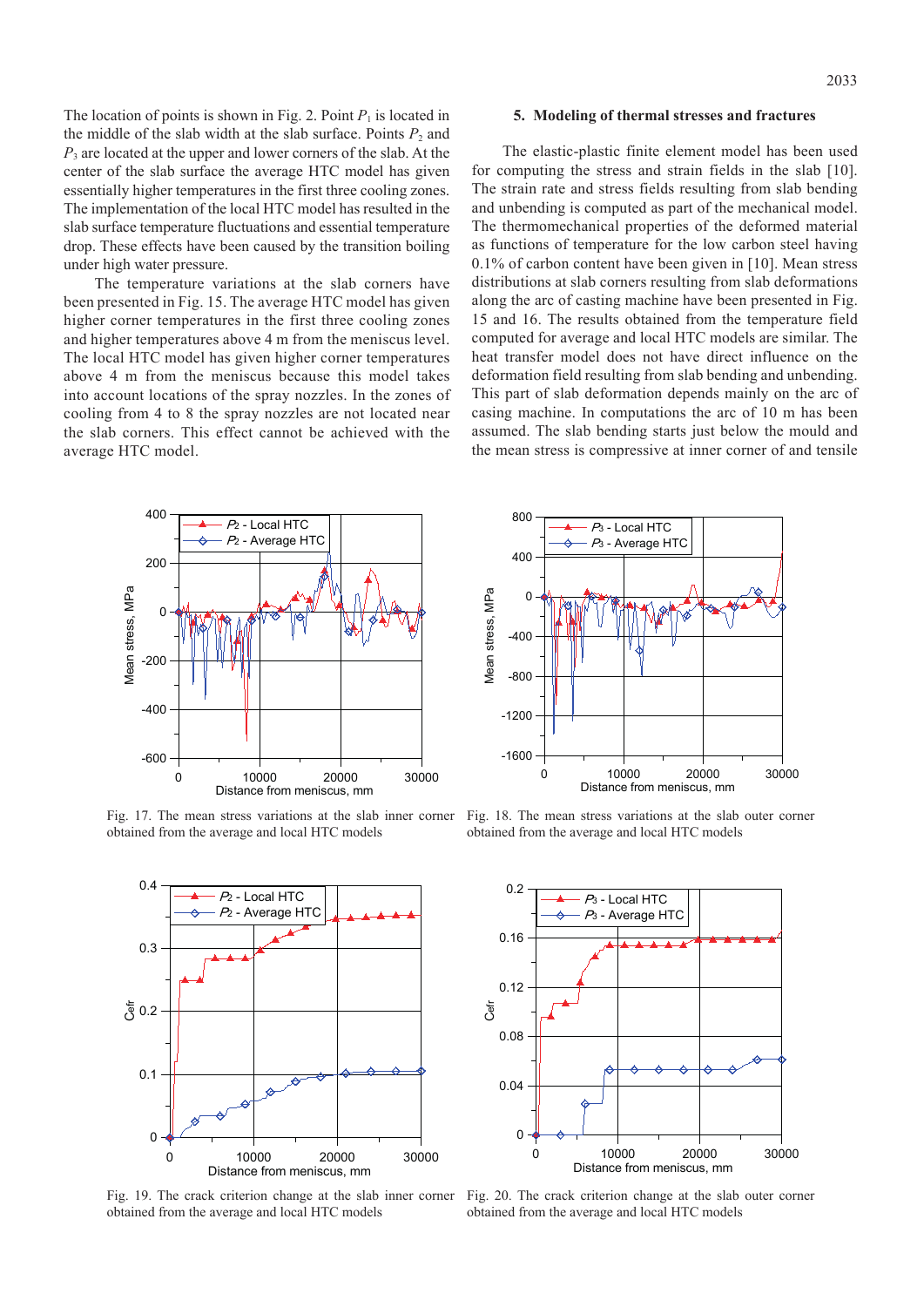at outer corner of the slab. The mean stress changes sign from positive to negative and from negative to positive as the slab enters the unbending zone. The mean stress values obtained from local and average HTC models differ slightly due to the flow stress which depends on temperature. The local HTC model has given higher temperature at slab corners and it has resulted in the lower flow stress and mean stress values. The heat transfer model has main influence on the deformation and stress fields resulting from thermal dilatation and phase transformations in steel. The thermal expansion coefficient as function of temperature for the considered steel has been given in [10]. The mean stress distributions at slab corners resulting from slab deformation at the arc of caster and thermal effects have been shown in Fig. 17 and Fig. 18.

The means stress distributions at the slab corners shown in Fig. 17 and Fig. 18 vary significantly along the slab length. Comparing the mean stress values caused by slab bending with the results presented in these figures it can be concluded that thermal effects have much higher influence on the mean stress. However, it is practically impossible to draw conclusions concerning the risk of fracture occurrence on mean stress distributions only.

For the present study the simple fracture criterion has been chosen. The effective strain has been calculated along the particle path. The fracture criterion  $C_{\text{eff}}$  value has been defined as:

$$
C_{eff} = \int_0^t \dot{\vec{\varepsilon}} \, dt \qquad \text{for} \quad \sigma_m > 0 \tag{12}
$$

where:  $\dot{\vec{\varepsilon}}$  – effective strain rate,  $\sigma_m$  – mean stress,  $t$  – time necessary to reach a particular point at the particle path.

The strain criterion (12) is simple in form and can be directly compared with the results of tensile tests obtained for a very similar grade of steel by Zhang at all [17]. The hot ductility tensile tests published in [17] has given a lowest effective strain at fracture of *εf*=0.22 at temperature of 785°C. At temperature of 900°C the effective strain at fracture was about  $\varepsilon_f$ =0.51. Thus fractures of slab corners are possible at points for which the temperature drops to about 800 $^{\circ}$ C and the fracture criterion  $C_{e f r}$  reaches a value about 0.22. In Fig. 19 and 20 the distributions of the fracture criterion *Cefr* values at slab corners have been presented. The fracture criterion values resulted from the temperature field obtained for the average HTC model are essentially lower than 0.22 along the slab length. The fracture criterion values calculated for the stress and strain fields obtained from the temperature field computed with the use of the local HTC model are essentially higher. At point  $P_3$  the values of fracture criterion are below the ductility limit but at point  $P_2$ *Cefr* has reached 0.25 at the distance of 5m below meniscus. At that distance the corners temperatures approaches 800°C and fractures are possible.

Coefficients of the local HTC model

TABLE 3

| $c_1$ =48.2290   $c_4$ =-1.78380   $c_7$ =6.5984   $c_{10}$ =1.8512   $c_{13}$ =0.67339 |  |  |
|-----------------------------------------------------------------------------------------|--|--|
| $c_2=0.17352$ $c_5=11.79600$ $c_8=4461.5$ $c_{11}=2.7160$ $c_{14}=0.69445$              |  |  |
| $c_3=0.51745$ $ c_6=0.058305 $ $c_9=2.4744$ $ c_{12}=1.1513$ $ c_{15}=0.21459$          |  |  |

#### **6. Conclusions**

In simulations of the temperature fields of the continuously casted slabs determination of the heat transfer boundary conditions is a complex issue and has essential influence on the results of computations. The majority of heat transfer models available in literature defines average heat flux or heat transfer coefficient in secondary cooling zones. The boundary conditions which depend on water flux only are suitable for on line models controlling the water flow in zones of cooling. Modeling of local phenomena such as fracture requires heat transfer boundary conditions which depend on water flux distribution. It has been shown that implementation of local heat transfer boundary conditions which take into account locations of nozzles results in highly non-uniform temperature of the slab surface. It gives the possibility of more realistic modeling of thermal stresses. Due to temperature variations higher values of fracture criterion at slab corners have been obtained for the local boundary condition model which reflects the nozzles arrangement in the heat transfer.

#### **Acknowledgements**

Scientific study financed from the regular activity of the Faculty of Metals Engineering and Industrial Computer Science of AGH University of Science and Technology, Work no. 11.11.110.226

### **REFERENCES**

- [1] J. Sengupta, B.G. Thomas, M.A. Wells, The use of water cooling during the continuous casting of steel and aluminum alloys, Metallurgical and Materials Transaction A **36A**, 187- 204 (2005).
- [2] S. Chaudhuri, R.K. Singh, K. Patwari, S. Majumdar, A.K. Ray, A.K. Prasad Singh, N. Neogi, Design and implementation of an automated secondary cooling system for the continuous casting of billets, ISA Transactions **49**, 121-129 (2010).
- [3] Z. Malinowski, T. Telejko, B. Hadała, Influence of heat transfer boundary conditions on the temperature field of the continuous casting ingot, Archives of Metallurgy and Materials **57**, 325- 331 (2012).
- [4] R.A. Hardin, K. Liu, A. Kapoor, Ch. Beckermann, A transient simulation and dynamic spray cooling control model for continuous steel casting, Metallurgical and Materials Transactions B **34B**, 297-306 (2003).
- [5] T. Nozaki, J.I. Matsuno, K. Murata, H. Ooi, and M. Kodama, Trans. Iron Steel Inst. Jpn. **18**, 330-338 (1978).
- [6] B. Petrus, K. Zheng, X. Zhou, B. G. Thomas, J. Bentsman, Real-time, model-based spray-cooling control system for steel continuous casting, Metallurgical and Materials Transactions B **42B**, 87-103 (2011).
- [7] W. Luo, B. Yan, Y. X. Xiong, G. H. Wen, H. L. Xu, Improvement to secondary cooling scheme for beam blank continuous casting, Ironmaking and Steelmaking **39**, 125-132 (2012).
- [8] M. Janik, H. Dyja, S. Berski, G. Banaszek, Two-dimensional thermomechanical analysis of continuous casting process, Journal of Materials Processing Technology **153-154**,